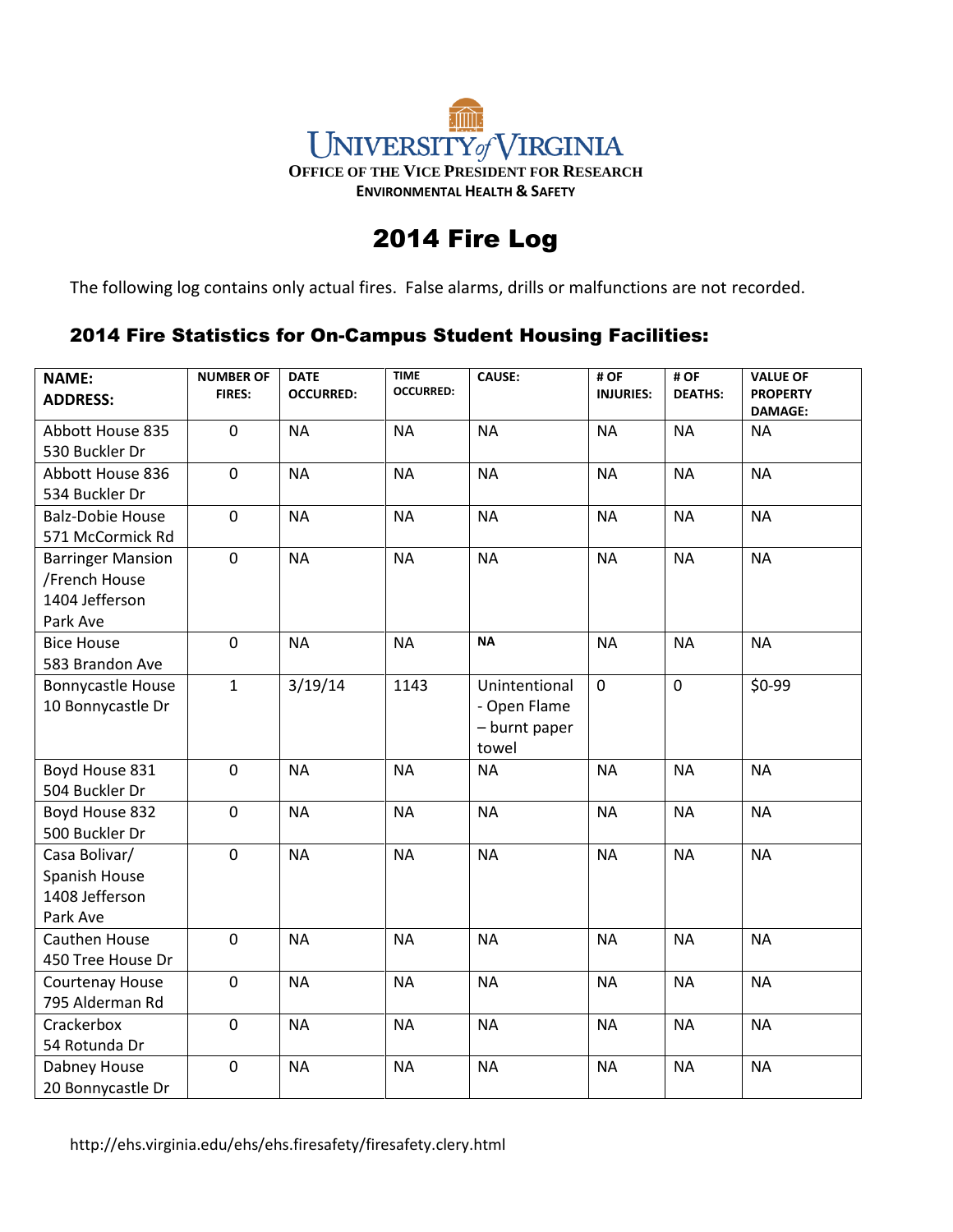| Davis House               | $\pmb{0}$   | <b>NA</b> | <b>NA</b> | <b>NA</b> | <b>NA</b> | <b>NA</b> | <b>NA</b> |
|---------------------------|-------------|-----------|-----------|-----------|-----------|-----------|-----------|
| 82 Monroe Hill            |             |           |           |           |           |           |           |
| Dillard 385               | $\mathbf 0$ | <b>NA</b> | <b>NA</b> | <b>NA</b> | <b>NA</b> | <b>NA</b> | <b>NA</b> |
| 508 Floyd Dr              |             |           |           |           |           |           |           |
| Dillard 386               | $\mathbf 0$ | <b>NA</b> | <b>NA</b> | <b>NA</b> | <b>NA</b> | <b>NA</b> | <b>NA</b> |
| 520 Floyd Dr              |             |           |           |           |           |           |           |
| Dillard 387               | $\pmb{0}$   | <b>NA</b> | <b>NA</b> | <b>NA</b> | <b>NA</b> | <b>NA</b> | <b>NA</b> |
| 526 Floyd Dr              |             |           |           |           |           |           |           |
| Dillard 388               | $\pmb{0}$   | <b>NA</b> | <b>NA</b> | <b>NA</b> | <b>NA</b> | <b>NA</b> | <b>NA</b> |
| 528 Floyd Dr              |             |           |           |           |           |           |           |
| Dillard 389               | $\pmb{0}$   | <b>NA</b> | <b>NA</b> | <b>NA</b> | <b>NA</b> | <b>NA</b> | <b>NA</b> |
| 532 Floyd Dr              |             |           |           |           |           |           |           |
| <b>Dunglison House</b>    | $\mathbf 0$ | <b>NA</b> | <b>NA</b> | <b>NA</b> | <b>NA</b> | <b>NA</b> | <b>NA</b> |
| 775 Alderman Rd           |             |           |           |           |           |           |           |
| Dunnington House          | $\pmb{0}$   | <b>NA</b> | <b>NA</b> | <b>NA</b> | <b>NA</b> | <b>NA</b> | <b>NA</b> |
| 695 Alderman Rd           |             |           |           |           |           |           |           |
| East Lawn Dorm            | $\pmb{0}$   | <b>NA</b> | <b>NA</b> | <b>NA</b> | <b>NA</b> | <b>NA</b> | <b>NA</b> |
| 12 East Lawn              |             |           |           |           |           |           |           |
| East Range Dorm           | $\mathbf 0$ | <b>NA</b> | <b>NA</b> | <b>NA</b> | <b>NA</b> | <b>NA</b> | <b>NA</b> |
| 48 Rotunda Dr.            |             |           |           |           |           |           |           |
| <b>Echols House</b>       | $\mathbf 0$ | <b>NA</b> | <b>NA</b> | <b>NA</b> | <b>NA</b> | <b>NA</b> | <b>NA</b> |
| 450 McCormick Rd          |             |           |           |           |           |           |           |
| <b>Emmett House</b>       | $\mathbf 0$ | <b>NA</b> | <b>NA</b> | <b>NA</b> | <b>NA</b> | <b>NA</b> | <b>NA</b> |
| 432 McCormick Rd          |             |           |           |           |           |           |           |
| Faulkner Cottage E        | $\pmb{0}$   | <b>NA</b> | <b>NA</b> | <b>NA</b> | <b>NA</b> | <b>NA</b> | <b>NA</b> |
| -478 Faulkner Dr          |             |           |           |           |           |           |           |
| Faulkner Cottage          | $\pmb{0}$   | <b>NA</b> | <b>NA</b> | <b>NA</b> | <b>NA</b> | <b>NA</b> | <b>NA</b> |
| $W - 470$ Faulkner        |             |           |           |           |           |           |           |
| Dr                        |             |           |           |           |           |           |           |
| Fitzhugh House            | $\mathbf 0$ | <b>NA</b> | <b>NA</b> | <b>NA</b> | <b>NA</b> | <b>NA</b> | <b>NA</b> |
| 735 Alderman Rd           |             |           |           |           |           |           |           |
| <b>Gildersleeve House</b> | $\pmb{0}$   | <b>NA</b> | <b>NA</b> | <b>NA</b> | <b>NA</b> | <b>NA</b> | <b>NA</b> |
| 72 Monroe Hill            |             |           |           |           |           |           |           |
| Glenn House 829           | $\mathbf 0$ | <b>NA</b> | <b>NA</b> | <b>NA</b> | <b>NA</b> | <b>NA</b> | <b>NA</b> |
| 514 Buckler Dr            |             |           |           |           |           |           |           |
| Glenn House 830           | $\mathbf 0$ | <b>NA</b> | <b>NA</b> | <b>NA</b> | <b>NA</b> | <b>NA</b> | <b>NA</b> |
| 510 Buckler Dr            |             |           |           |           |           |           |           |
| Gooch 381                 | $\pmb{0}$   | <b>NA</b> | <b>NA</b> | <b>NA</b> | <b>NA</b> | <b>NA</b> | <b>NA</b> |
| 478 Floyd Dr              |             |           |           |           |           |           |           |
| Gooch 382                 | $\mathbf 0$ | <b>NA</b> | <b>NA</b> | <b>NA</b> | <b>NA</b> | <b>NA</b> | <b>NA</b> |
| 480 Floyd Dr              |             |           |           |           |           |           |           |
| Gooch 383                 | $\mathbf 0$ | <b>NA</b> | <b>NA</b> | <b>NA</b> | <b>NA</b> | <b>NA</b> | <b>NA</b> |
| 484 Floyd Dr              |             |           |           |           |           |           |           |
| Gooch 384                 | $\mathbf 0$ | <b>NA</b> | <b>NA</b> | <b>NA</b> | <b>NA</b> | <b>NA</b> | <b>NA</b> |
| 496 Floyd Dr              |             |           |           |           |           |           |           |
| Hancock House             | $\mathbf 0$ | <b>NA</b> | <b>NA</b> | <b>NA</b> | <b>NA</b> | <b>NA</b> | <b>NA</b> |
| 15 Hancock Dr             |             |           |           |           |           |           |           |
| Harrison House            | $\mathbf 0$ | <b>NA</b> | <b>NA</b> | <b>NA</b> | <b>NA</b> | <b>NA</b> | <b>NA</b> |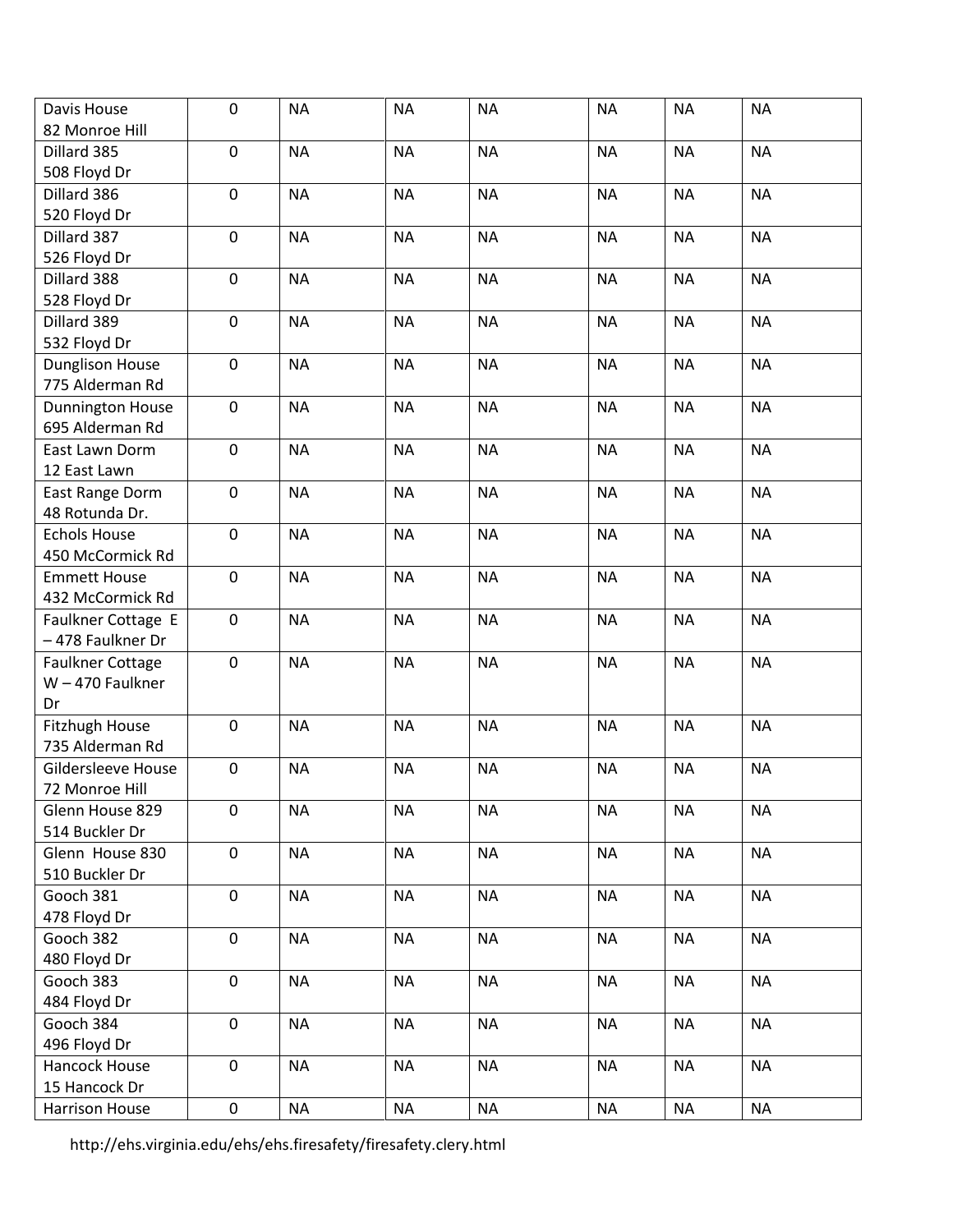| 72 Monroe Hill       |             |           |           |           |             |             |           |
|----------------------|-------------|-----------|-----------|-----------|-------------|-------------|-----------|
| <b>Hench Apts</b>    | $\mathbf 0$ | <b>NA</b> | <b>NA</b> | <b>NA</b> | <b>NA</b>   | <b>NA</b>   | <b>NA</b> |
| 472 Faulkner Dr      |             |           |           |           |             |             |           |
| <b>Holmes House</b>  | $\pmb{0}$   | <b>NA</b> | <b>NA</b> | <b>NA</b> | <b>NA</b>   | <b>NA</b>   | <b>NA</b> |
| 60 Monroe Hill       |             |           |           |           |             |             |           |
|                      |             |           |           |           |             |             |           |
| <b>Hoxton Apts</b>   | $\mathbf 0$ | <b>NA</b> | <b>NA</b> | <b>NA</b> | <b>NA</b>   | <b>NA</b>   | <b>NA</b> |
| 205 Sprigg Ln        |             |           |           |           |             |             |           |
| Humphreys House      | $\pmb{0}$   | <b>NA</b> | <b>NA</b> | <b>NA</b> | <b>NA</b>   | <b>NA</b>   | <b>NA</b> |
| 436 McCormick Rd     |             |           |           |           |             |             |           |
| Johnson House        | $\pmb{0}$   | <b>NA</b> | <b>NA</b> | <b>NA</b> | <b>NA</b>   | <b>NA</b>   | <b>NA</b> |
| 195 Vaughan Dr       |             |           |           |           |             |             |           |
| <b>Kellogg House</b> | $\mathbf 0$ | <b>NA</b> | <b>NA</b> | <b>NA</b> | <b>NA</b>   | <b>NA</b>   | <b>NA</b> |
| 579 McCormick Rd     |             |           |           |           |             |             |           |
| Kent House           | $\mathbf 0$ | <b>NA</b> | <b>NA</b> | <b>NA</b> | <b>NA</b>   | <b>NA</b>   | <b>NA</b> |
| 30 Bonnycastle Dr    |             |           |           |           |             |             |           |
| Lambeth 450          | $\mathbf 0$ | <b>NA</b> | <b>NA</b> | <b>NA</b> | <b>NA</b>   | <b>NA</b>   | <b>NA</b> |
| 50 Lambeth Comm      |             |           |           |           |             |             |           |
| Lambeth 451          | $\pmb{0}$   | <b>NA</b> | <b>NA</b> | <b>NA</b> | <b>NA</b>   | <b>NA</b>   | <b>NA</b> |
| 51 Lambeth Comm      |             |           |           |           |             |             |           |
| Lambeth 452          | $\mathbf 0$ | <b>NA</b> | <b>NA</b> | <b>NA</b> | <b>NA</b>   | <b>NA</b>   | <b>NA</b> |
| 52 Lambeth Comm      |             |           |           |           |             |             |           |
| Lambeth 453          | $\pmb{0}$   | <b>NA</b> | <b>NA</b> | <b>NA</b> | $\mathbf 0$ | $\mathbf 0$ | <b>NA</b> |
| 53 Lambeth Comm      |             |           |           |           |             |             |           |
| Lambeth 454          | $\pmb{0}$   | <b>NA</b> | <b>NA</b> | <b>NA</b> | <b>NA</b>   | <b>NA</b>   | <b>NA</b> |
| 54 Lambeth Comm      |             |           |           |           |             |             |           |
| Lambeth 455          | $\mathbf 0$ | <b>NA</b> | <b>NA</b> | <b>NA</b> | <b>NA</b>   | <b>NA</b>   | <b>NA</b> |
| 55 Lambeth Comm      |             |           |           |           |             |             |           |
| Lambeth 456          | $\mathbf 0$ | <b>NA</b> | <b>NA</b> | <b>NA</b> | <b>NA</b>   | <b>NA</b>   | <b>NA</b> |
| 56 Lambeth Comm      |             |           |           |           |             |             |           |
| Lambeth 457          | $\mathbf 0$ | <b>NA</b> | <b>NA</b> | <b>NA</b> | <b>NA</b>   | $\sf NA$    | <b>NA</b> |
| 57 Lambeth Comm      |             |           |           |           |             |             |           |
| Lambeth 458          | 0           | <b>NA</b> | <b>NA</b> | <b>NA</b> | <b>NA</b>   | <b>NA</b>   | <b>NA</b> |
| 58 Lambeth Comm      |             |           |           |           |             |             |           |
| Lambeth 459          | 0           | <b>NA</b> | <b>NA</b> | <b>NA</b> | <b>NA</b>   | <b>NA</b>   | <b>NA</b> |
| 59 Lambeth Comm      |             |           |           |           |             |             |           |
| Lambeth 460          | $\mathbf 0$ | <b>NA</b> | <b>NA</b> | <b>NA</b> | <b>NA</b>   | <b>NA</b>   | <b>NA</b> |
| 60 Lambeth Comm      |             |           |           |           |             |             |           |
| Lambeth 461          | $\mathbf 0$ | <b>NA</b> | <b>NA</b> | <b>NA</b> | <b>NA</b>   | <b>NA</b>   | <b>NA</b> |
| 61 Lambeth Comm      |             |           |           |           |             |             |           |
| Lambeth 462          | $\mathbf 0$ | <b>NA</b> | <b>NA</b> | <b>NA</b> | <b>NA</b>   | <b>NA</b>   | <b>NA</b> |
| 62 Lambeth Comm      |             |           |           |           |             |             |           |
| Lambeth 463          | $\mathbf 0$ | <b>NA</b> | <b>NA</b> | <b>NA</b> | <b>NA</b>   | <b>NA</b>   | <b>NA</b> |
| 63 Lambeth Comm      |             |           |           |           |             |             |           |
| Lambeth 465          | $\mathbf 0$ | <b>NA</b> | <b>NA</b> | <b>NA</b> | <b>NA</b>   | <b>NA</b>   | <b>NA</b> |
| 65 Lambeth Comm      |             |           |           |           |             |             |           |
| Lambeth 466          | $\mathbf 0$ | <b>NA</b> | <b>NA</b> | <b>NA</b> | <b>NA</b>   | <b>NA</b>   | <b>NA</b> |
| 66 Lambeth Comm      |             |           |           |           |             |             |           |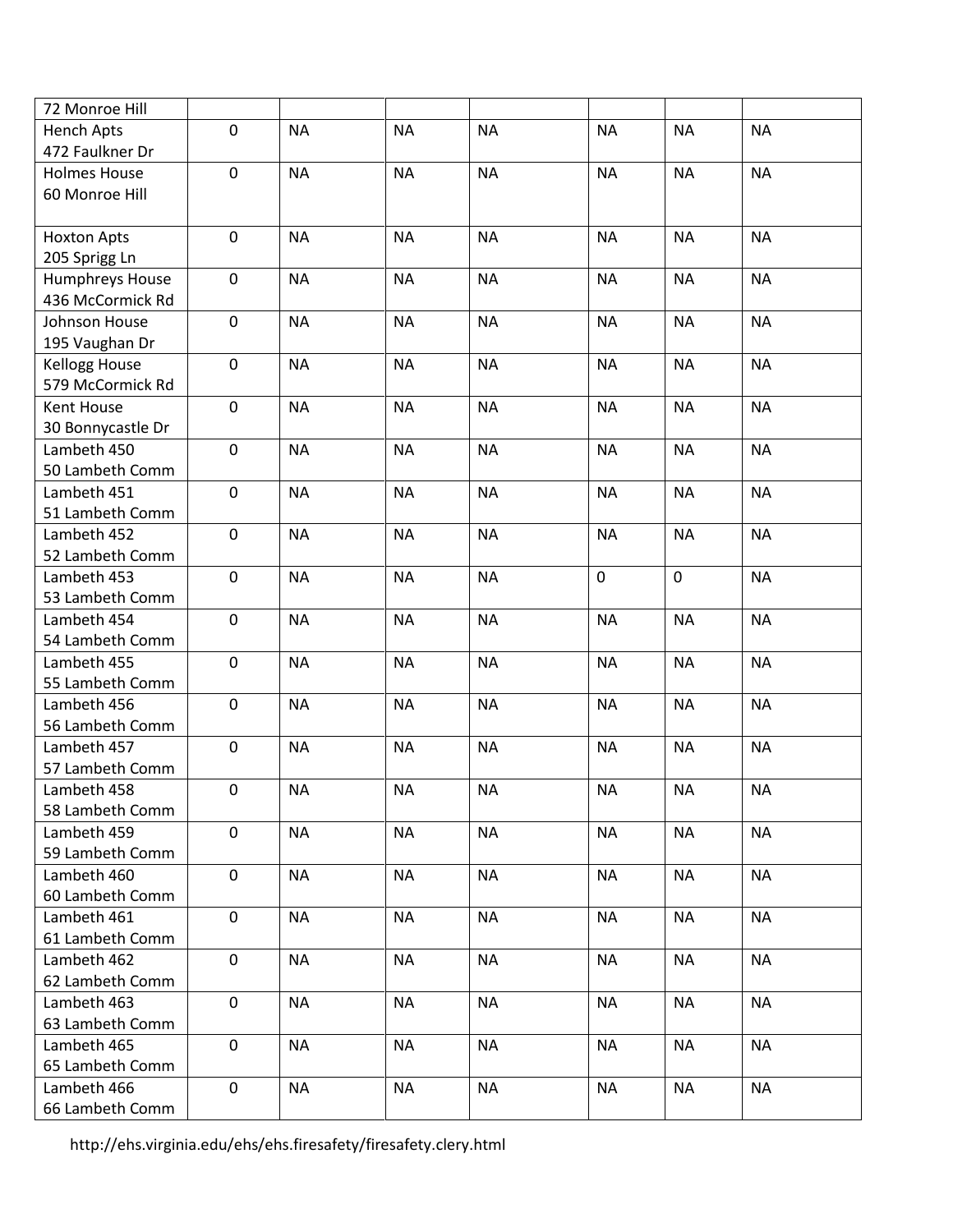| Lambeth 467           | $\mathbf 0$  | <b>NA</b> | <b>NA</b> | <b>NA</b>       | <b>NA</b>   | <b>NA</b>        | <b>NA</b> |
|-----------------------|--------------|-----------|-----------|-----------------|-------------|------------------|-----------|
| 67 Lambeth Comm       |              |           |           |                 |             |                  |           |
| Lambeth 468           | $\mathbf 0$  | <b>NA</b> | <b>NA</b> | <b>NA</b>       | <b>NA</b>   | <b>NA</b>        | <b>NA</b> |
| 68 Lambeth Comm       |              |           |           |                 |             |                  |           |
| Lambeth 469           | $\mathbf 0$  | <b>NA</b> | <b>NA</b> | <b>NA</b>       | <b>NA</b>   | <b>NA</b>        | <b>NA</b> |
| 69 Lambeth Comm       |              |           |           |                 |             |                  |           |
| Lambeth 470           | $\pmb{0}$    | <b>NA</b> | <b>NA</b> | <b>NA</b>       | <b>NA</b>   | <b>NA</b>        | <b>NA</b> |
| 70 Lambeth Comm       |              |           |           |                 |             |                  |           |
| Lambeth 471           | $\pmb{0}$    | <b>NA</b> | <b>NA</b> | <b>NA</b>       | <b>NA</b>   | <b>NA</b>        | <b>NA</b> |
| 71 Lambeth Comm       |              |           |           |                 |             |                  |           |
| Lambeth 472           | $\mathbf 0$  | <b>NA</b> | <b>NA</b> | <b>NA</b>       | <b>NA</b>   | <b>NA</b>        | <b>NA</b> |
| 72 Lambeth Comm       |              |           |           |                 |             |                  |           |
| Lambeth 473           | $\mathbf 0$  | <b>NA</b> | <b>NA</b> | <b>NA</b>       | <b>NA</b>   | <b>NA</b>        | <b>NA</b> |
| 73 Lambeth Comm       |              |           |           |                 |             |                  |           |
| Lambeth 474           | $\mathbf 0$  | <b>NA</b> | <b>NA</b> | <b>NA</b>       | <b>NA</b>   | <b>NA</b>        | <b>NA</b> |
| 74 Lambeth Comm       |              |           |           |                 |             |                  |           |
| Lambeth 475           | $\mathbf 0$  | <b>NA</b> | <b>NA</b> | <b>NA</b>       | <b>NA</b>   | <b>NA</b>        | <b>NA</b> |
| 75 Lambeth Comm       |              |           |           |                 |             |                  |           |
| Lefevre House         | $\mathbf 0$  | <b>NA</b> | <b>NA</b> | <b>NA</b>       | <b>NA</b>   | <b>NA</b>        | <b>NA</b> |
| 35 Hancock Dr         |              |           |           |                 |             |                  |           |
| Lewis Apts            | $\mathbf 0$  | <b>NA</b> | <b>NA</b> | <b>NA</b>       | <b>NA</b>   | <b>NA</b>        | <b>NA</b> |
| 207 Sprigg Ln         |              |           |           |                 |             |                  |           |
| Lile-Maupin           | $\mathbf 0$  | <b>NA</b> | <b>NA</b> | <b>NA</b>       | <b>NA</b>   | <b>NA</b>        | <b>NA</b> |
| 555 McCormick Rd      |              |           |           |                 |             |                  |           |
| Long House            | $\mathbf 0$  | <b>NA</b> | <b>NA</b> | <b>NA</b>       | <b>NA</b>   | <b>NA</b>        | <b>NA</b> |
| 84 Monroe Hill        |              |           |           |                 |             |                  |           |
| <b>Mallett House</b>  | $\pmb{0}$    | <b>NA</b> | <b>NA</b> | <b>NA</b>       | <b>NA</b>   | <b>NA</b>        | <b>NA</b> |
| 84 Monroe Hill        |              |           |           |                 |             |                  |           |
| Malone House          | $\mathbf{0}$ | <b>NA</b> | <b>NA</b> | <b>NA</b>       | <b>NA</b>   | <b>NA</b>        | <b>NA</b> |
| 215 Hereford Dr       |              |           |           |                 |             |                  |           |
| Mary Munford          | $\mathbf 0$  | <b>NA</b> | <b>NA</b> | <b>NA</b>       | <b>NA</b>   | <b>NA</b>        | <b>NA</b> |
| 201 Sprigg Ln         |              |           |           |                 |             |                  |           |
| <b>McGuffey House</b> | $\pmb{0}$    | <b>NA</b> | <b>NA</b> | <b>NA</b>       | <b>NA</b>   | <b>NA</b>        | <b>NA</b> |
| 72 Monroe Hill        |              |           |           |                 |             |                  |           |
| <b>Metcalf House</b>  | $\mathbf 0$  | <b>NA</b> | <b>NA</b> | <b>NA</b>       | <b>NA</b>   | <b>NA</b>        | <b>NA</b> |
| 25 Hancock Dr         |              |           |           |                 |             |                  |           |
| <b>Mitchell Apts</b>  | $\mathbf 0$  | <b>NA</b> | <b>NA</b> | <b>NA</b>       | <b>NA</b>   | <b>NA</b>        | <b>NA</b> |
| 474 Faulkner Dr       |              |           |           |                 |             |                  |           |
| <b>Norris House</b>   | $\mathbf 0$  | <b>NA</b> | <b>NA</b> | <b>NA</b>       | <b>NA</b>   | <b>NA</b>        | <b>NA</b> |
| 225 Hereford Dr       |              |           |           |                 |             |                  |           |
| Page House            | $\mathbf 0$  | <b>NA</b> | <b>NA</b> | <b>NA</b>       | <b>NA</b>   | <b>NA</b>        | <b>NA</b> |
| 420 McCormick Rd      |              |           |           |                 |             |                  |           |
| Peters House          | $\mathbf 0$  | <b>NA</b> | <b>NA</b> | <b>NA</b>       | <b>NA</b>   | <b>NA</b>        | <b>NA</b> |
| 52 Monroe Hill        |              |           |           |                 |             |                  |           |
| Ribble House 837      | $\mathbf{1}$ | 9/06/14   | 0323      | Unintentional   | $\mathbf 0$ | $\boldsymbol{0}$ | $$0-99$   |
| 560 Buckler Dr        |              |           |           | $-$ Cooking $-$ |             |                  |           |
|                       |              |           |           | burnt pizza     |             |                  |           |
|                       |              |           |           |                 |             |                  |           |